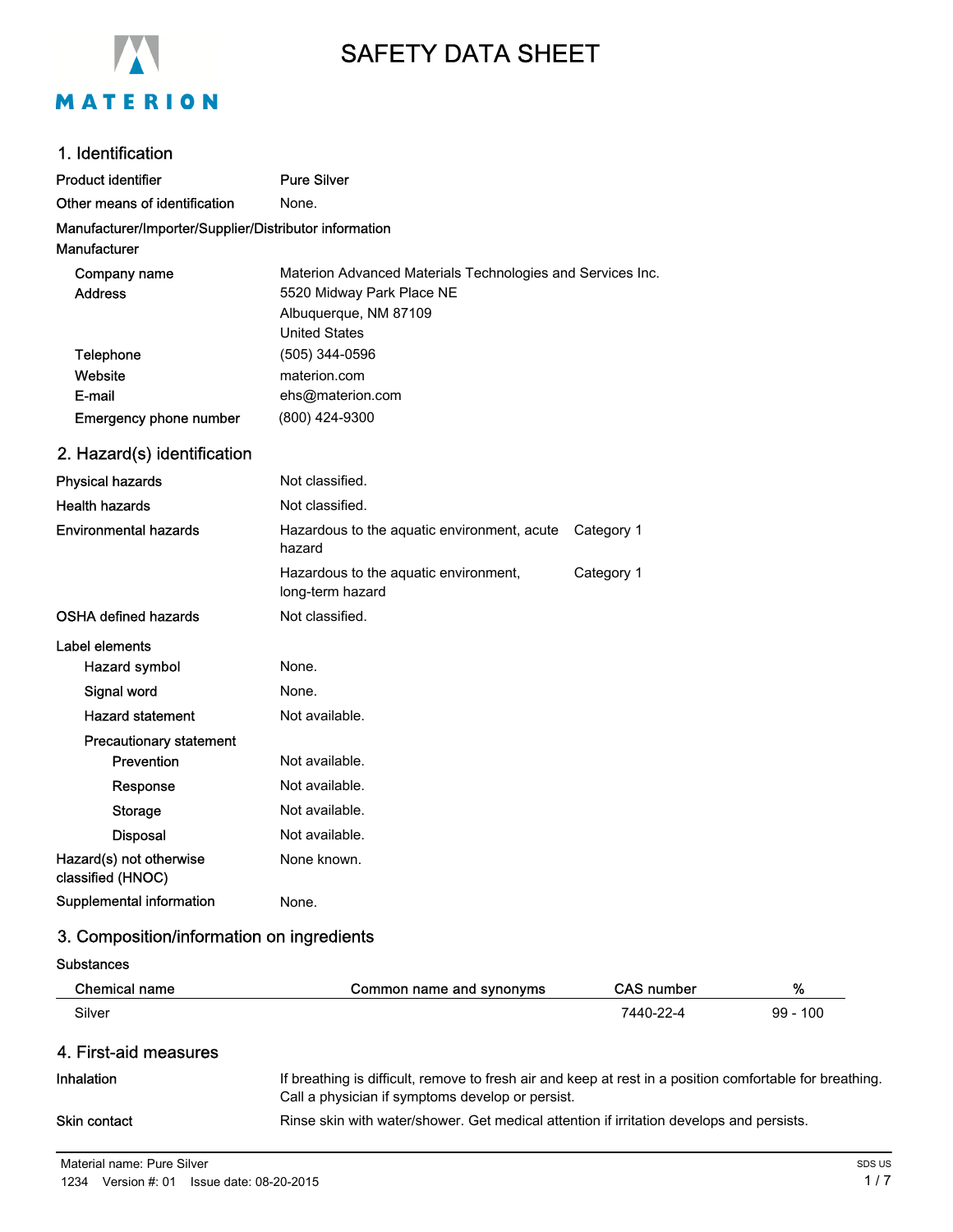| Eye contact<br>Ingestion<br>Most important<br>symptoms/effects, acute and<br>delayed | Rinse with water. Get medical attention if irritation develops and persists.<br>Rinse mouth. If ingestion of a large amount does occur, call a poison control center immediately.<br>Not available. |
|--------------------------------------------------------------------------------------|-----------------------------------------------------------------------------------------------------------------------------------------------------------------------------------------------------|
| 5. Fire-fighting measures                                                            |                                                                                                                                                                                                     |
| Suitable extinguishing media                                                         | Not available.                                                                                                                                                                                      |
| Unsuitable extinguishing media                                                       | Not available.                                                                                                                                                                                      |
| Specific hazards arising from<br>the chemical                                        | Not applicable.                                                                                                                                                                                     |
| Special protective equipment<br>and precautions for firefighters                     | Not available.                                                                                                                                                                                      |
| Fire fighting<br>equipment/instructions                                              | Use water spray to cool unopened containers.                                                                                                                                                        |
| 6. Accidental release measures                                                       |                                                                                                                                                                                                     |
| Personal precautions, protective<br>equipment and emergency<br>procedures            | Keep unnecessary personnel away. For personal protection, see section 8 of the SDS.                                                                                                                 |

The product is immiscible with water and will spread on the water surface. Dike far ahead of spill for later disposal. Following product recovery, flush area with water. For waste disposal, see section 13 of the SDS. Methods and materials for containment and cleaning up

## 7. Handling and storage

| Precautions for safe handling   | Avoid prolonged exposure.                                                                          |
|---------------------------------|----------------------------------------------------------------------------------------------------|
| Conditions for safe storage.    | Store in original tightly closed container. Store away from incompatible materials (see Section 10 |
| including any incompatibilities | of the SDS).                                                                                       |

## 8. Exposure controls/personal protection

#### Occupational exposure limits

#### US. OSHA Table Z-1 Limits for Air Contaminants (29 CFR 1910.1000)

| <b>Material</b>                             | <b>Type</b>                                                           | Value           |                |
|---------------------------------------------|-----------------------------------------------------------------------|-----------------|----------------|
| Pure Silver                                 | <b>PEL</b>                                                            | $0.01$ mg/m $3$ |                |
| Components                                  | Type                                                                  | Value           |                |
| Silver (CAS 7440-22-4)                      | PEL                                                                   | $0.01$ mg/m $3$ |                |
| <b>US. ACGIH Threshold Limit Values</b>     |                                                                       |                 |                |
| <b>Material</b>                             | Type                                                                  | Value           | Form           |
| <b>Pure Silver</b>                          | TWA                                                                   | $0.1$ mg/m $3$  | Dust and fume. |
| Components                                  | Type                                                                  | Value           | Form           |
| Silver (CAS 7440-22-4)                      | <b>TWA</b>                                                            | $0.1$ mg/m $3$  | Dust and fume. |
| US. NIOSH: Pocket Guide to Chemical Hazards |                                                                       |                 |                |
| <b>Material</b>                             | Type                                                                  | Value           | Form           |
| <b>Pure Silver</b>                          | TWA                                                                   | $0.01$ mg/m $3$ | Dust.          |
| Components                                  | Type                                                                  | Value           | Form           |
| Silver (CAS 7440-22-4)                      | TWA                                                                   | $0.01$ mg/m $3$ | Dust.          |
| <b>Biological limit values</b>              | No biological exposure limits noted for the ingredient(s).            |                 |                |
| Control parameters                          | Follow standard monitoring procedures.                                |                 |                |
|                                             | Individual protection measures, such as personal protective equipment |                 |                |

Eye/face protection Not normally needed.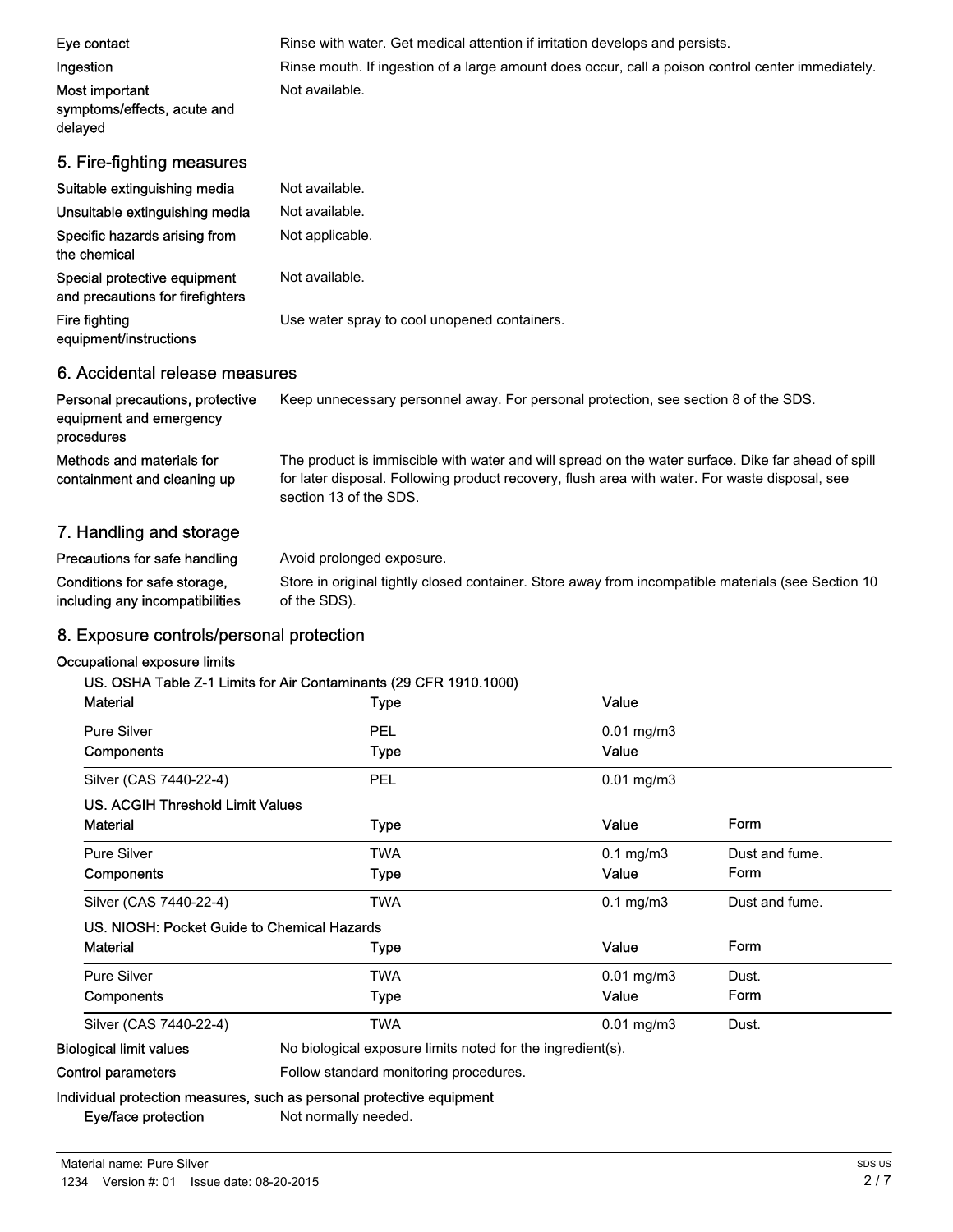| <b>Skin protection</b>         |                                                                                                                                                                                                                             |
|--------------------------------|-----------------------------------------------------------------------------------------------------------------------------------------------------------------------------------------------------------------------------|
| Hand protection                | Not normally needed.                                                                                                                                                                                                        |
| Other                          | Wear suitable protective clothing.                                                                                                                                                                                          |
| <b>Respiratory protection</b>  | When workers are facing concentrations above the exposure limit they must use appropriate<br>certified respirators.                                                                                                         |
| Thermal hazards                | Not available.                                                                                                                                                                                                              |
| General hygiene considerations | Always observe good personal hygiene measures, such as washing after handling the material<br>and before eating, drinking, and/or smoking. Routinely wash work clothing and protective<br>equipment to remove contaminants. |

# 9. Physical and chemical properties

| Appearance                                        |                                |
|---------------------------------------------------|--------------------------------|
| <b>Physical state</b>                             | Solid.                         |
| Form                                              | Solid.                         |
| Color                                             | Not available.                 |
| Odor                                              | Not applicable.                |
| <b>Odor threshold</b>                             | Not available.                 |
| рH                                                | Not available.                 |
| Melting point/freezing point                      | 1760.9 °F (960.5 °C)           |
| Initial boiling point and boiling<br>range        | 3632 °F (2000 °C)              |
| Flash point                                       | Not available.                 |
| <b>Evaporation rate</b>                           | Not available.                 |
| Flammability (solid, gas)                         | Not applicable.                |
| Upper/lower flammability or explosive limits      |                                |
| <b>Flammability limit - lower</b><br>(%)          | Not available.                 |
| Flammability limit - upper<br>$(\%)$              | Not available.                 |
| Explosive limit - lower (%)                       | Not available.                 |
| Explosive limit - upper (%)                       | Not available.                 |
| Vapor pressure                                    | < 0.0000001 kPa at 25 °C       |
| Vapor density                                     | Not available.                 |
| <b>Relative density</b>                           | Not available.                 |
| Solubility(ies)                                   |                                |
| Solubility (water)                                | Insoluble                      |
| <b>Partition coefficient</b><br>(n-octanol/water) | Not available.                 |
| Auto-ignition temperature                         | Not applicable.                |
| Decomposition temperature                         | Not available.                 |
| <b>Viscosity</b>                                  | Not available.                 |
| Other information                                 |                                |
| <b>Density</b>                                    | 10.49 g/cm3 estimated at 15 °C |
| Molecular formula                                 | Ag                             |
| Molecular weight                                  | 107.86 g/mol                   |
| Specific gravity                                  | 10.49 at 15 °C                 |

# 10. Stability and reactivity

Reactivity **Not available.**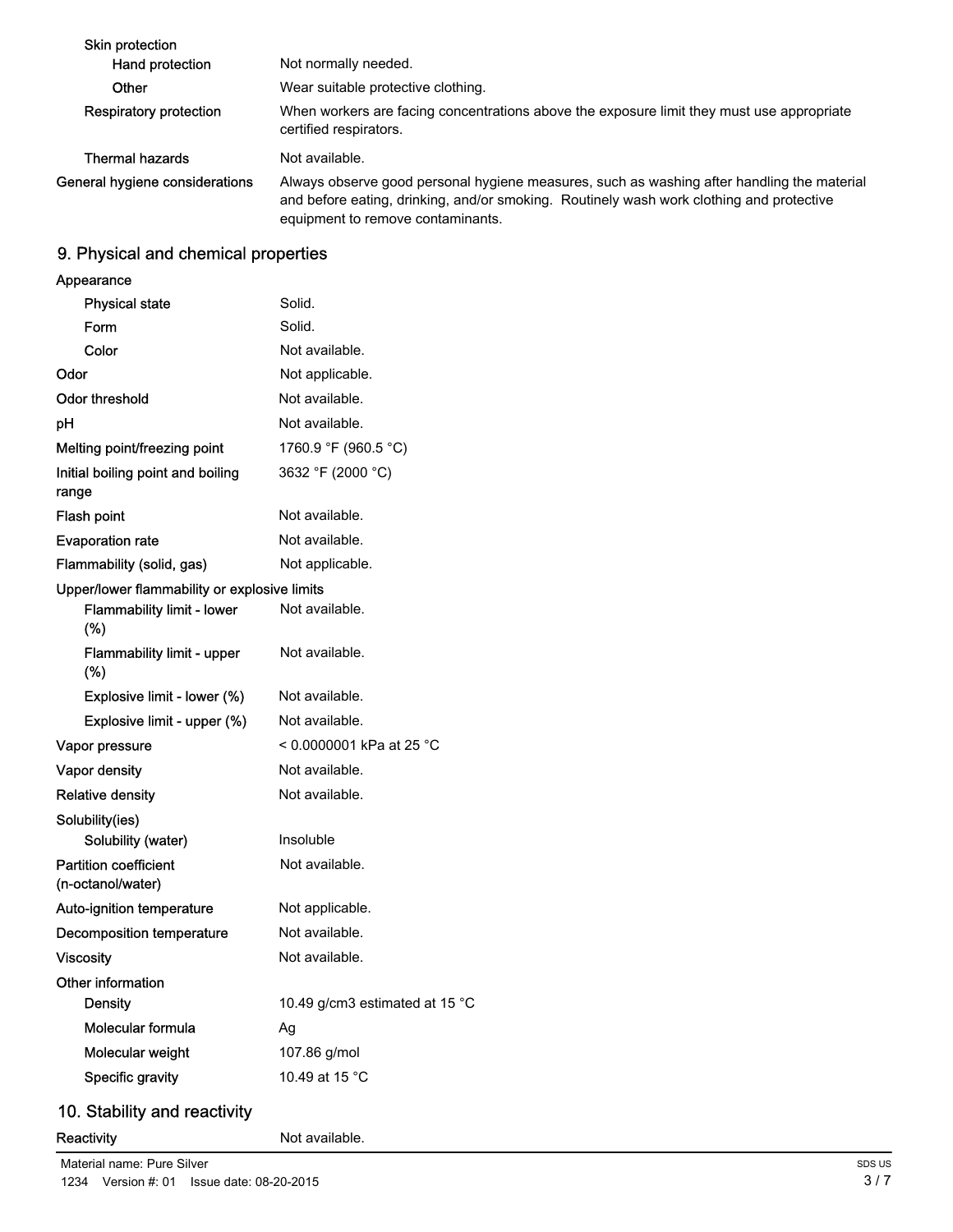| <b>Chemical stability</b>             | Material is stable under normal conditions.    |
|---------------------------------------|------------------------------------------------|
| Possibility of hazardous<br>reactions | Not available.                                 |
| Conditions to avoid                   | Contact with incompatible materials.           |
| Incompatible materials                | Ammonia, Chlorine,                             |
| Hazardous decomposition<br>products   | No hazardous decomposition products are known. |

# 11. Toxicological information

#### Information on likely routes of exposure

| Inhalation                                                                         | Not available. |
|------------------------------------------------------------------------------------|----------------|
| <b>Skin contact</b>                                                                | Not available. |
| Eye contact                                                                        | Not available. |
| Ingestion                                                                          | Not available. |
| Symptoms related to the<br>physical, chemical and<br>toxicological characteristics | Not available. |

#### Information on toxicological effects

#### Acute toxicity

| Product                                             | <b>Species</b>                                                               | <b>Test Results</b> |
|-----------------------------------------------------|------------------------------------------------------------------------------|---------------------|
| Pure Silver                                         |                                                                              |                     |
| <b>Acute</b>                                        |                                                                              |                     |
| Dermal                                              |                                                                              |                     |
| LD50                                                | Rat                                                                          | > 2000 mg/kg        |
| Oral                                                |                                                                              |                     |
| LD50                                                | Rat                                                                          | > 5000 mg/kg        |
| Components                                          | <b>Species</b>                                                               | <b>Test Results</b> |
| Silver (CAS 7440-22-4)                              |                                                                              |                     |
| <b>Acute</b>                                        |                                                                              |                     |
| Dermal                                              |                                                                              |                     |
| LD50                                                | Rat                                                                          | > 2000 mg/kg        |
| Oral                                                |                                                                              |                     |
| LD50                                                | Rat                                                                          | > 5000 mg/kg        |
|                                                     | * Estimates for product may be based on additional component data not shown. |                     |
| Skin corrosion/irritation                           | Not available.                                                               |                     |
| Serious eye damage/eye<br>irritation                | Not available.                                                               |                     |
| Respiratory or skin sensitization                   |                                                                              |                     |
| Respiratory sensitization                           | Not available.                                                               |                     |
| <b>Skin sensitization</b>                           | Not available.                                                               |                     |
| Germ cell mutagenicity                              | Not available.                                                               |                     |
| Carcinogenicity                                     |                                                                              |                     |
|                                                     | US. OSHA Specifically Regulated Substances (29 CFR 1910.1001-1050)           |                     |
| Not listed.                                         |                                                                              |                     |
| Reproductive toxicity                               | Not available.                                                               |                     |
| Specific target organ toxicity -<br>single exposure | Not available.                                                               |                     |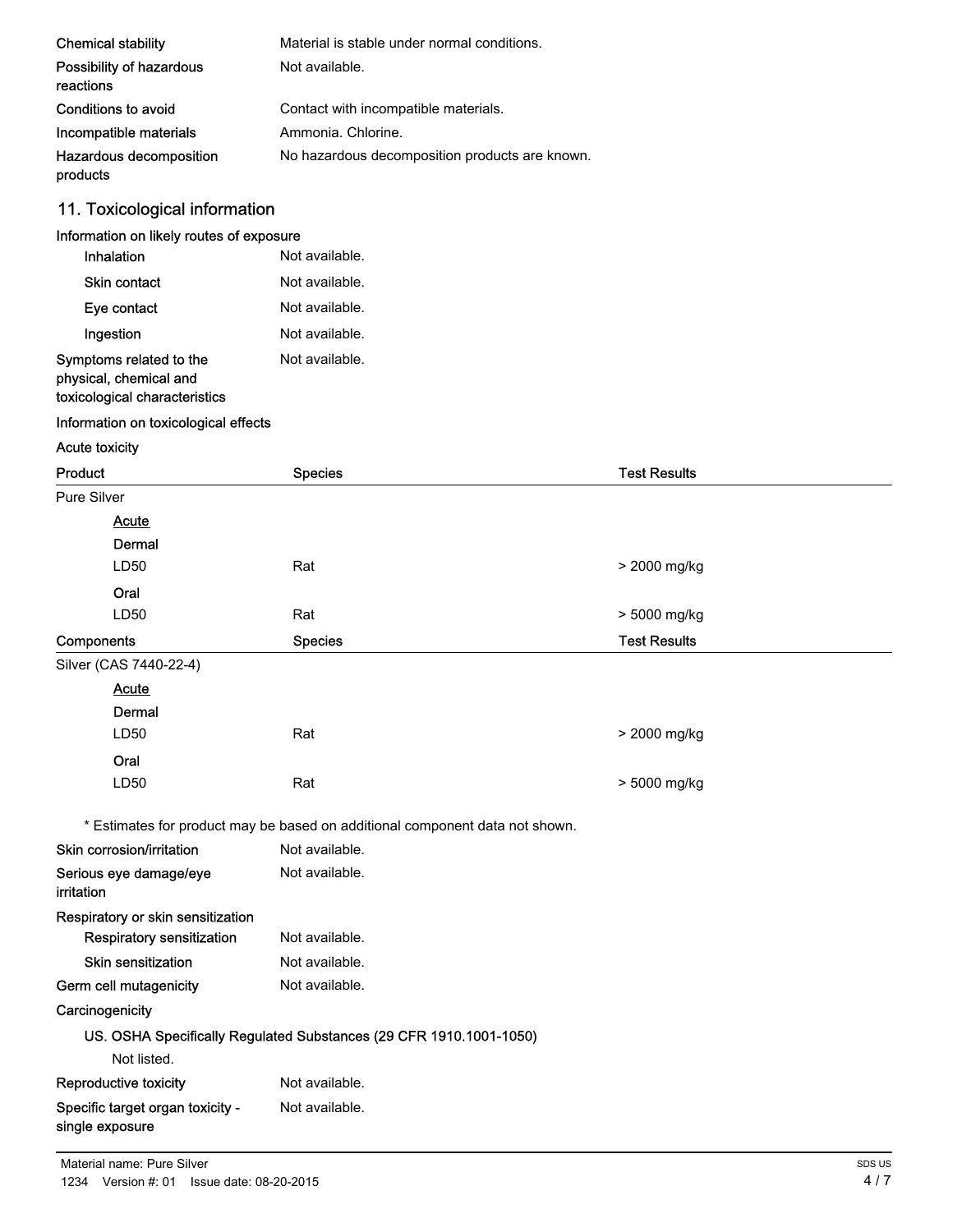| Specific target organ toxicity -<br>repeated exposure | Not available.                       |
|-------------------------------------------------------|--------------------------------------|
| Aspiration hazard                                     | Not available.                       |
| Chronic effects                                       | Prolonged inhalation may be harmful. |

### 12. Ecological information

**Ecotoxicity** 

| Product                |             | <b>Species</b>                                                      | Test Results          |
|------------------------|-------------|---------------------------------------------------------------------|-----------------------|
| <b>Pure Silver</b>     |             |                                                                     |                       |
| Aquatic                |             |                                                                     |                       |
| Crustacea              | EC50        | Water flea (Daphnia magna)                                          | 0.0002 mg/l, 48 hours |
| Fish                   | <b>LC50</b> | Fathead minnow (Pimephales promelas) 0.0023 - 0.0033 mg/l, 96 hours |                       |
| <b>Components</b>      |             | <b>Species</b>                                                      | <b>Test Results</b>   |
| Silver (CAS 7440-22-4) |             |                                                                     |                       |
| <b>Aquatic</b>         |             |                                                                     |                       |
| Crustacea              | EC50        | Water flea (Daphnia magna)                                          | 0.0002 mg/l, 48 hours |
| Fish                   | <b>LC50</b> | Fathead minnow (Pimephales promelas) 0.0023 - 0.0033 mg/l, 96 hours |                       |

\* Estimates for product may be based on additional component data not shown.

| Persistence and degradability    | Not available. |
|----------------------------------|----------------|
| <b>Bioaccumulative potential</b> | Not available. |
| Mobility in soil                 | Not available. |
| Other adverse effects            | Not available. |

#### 13. Disposal considerations

| Disposal instructions                    | Collect and reclaim or dispose in sealed containers at licensed waste disposal site.                                                                                                                                   |  |  |
|------------------------------------------|------------------------------------------------------------------------------------------------------------------------------------------------------------------------------------------------------------------------|--|--|
| Local disposal regulations               | Dispose in accordance with all applicable regulations.                                                                                                                                                                 |  |  |
| Hazardous waste code                     | The waste code should be assigned in discussion between the user, the producer and the waste<br>disposal company.                                                                                                      |  |  |
| Waste from residues / unused<br>products | Dispose of in accordance with local regulations. Empty containers or liners may retain some<br>product residues. This material and its container must be disposed of in a safe manner (see:<br>Disposal instructions). |  |  |
| Contaminated packaging                   | Since emptied containers may retain product residue, follow label warnings even after container is<br>emptied. Empty containers should be taken to an approved waste handling site for recycling or<br>disposal.       |  |  |

#### 14. Transport information

#### **DOT**

Not regulated as dangerous goods.

### IATA

Not regulated as dangerous goods.

#### IMDG

Not regulated as dangerous goods.

## 15. Regulatory information

## US federal regulations

TSCA Section 12(b) Export Notification (40 CFR 707, Subpt. D)

Not regulated.

```
CERCLA Hazardous Substance List (40 CFR 302.4)
```
Silver (CAS 7440-22-4) Listed.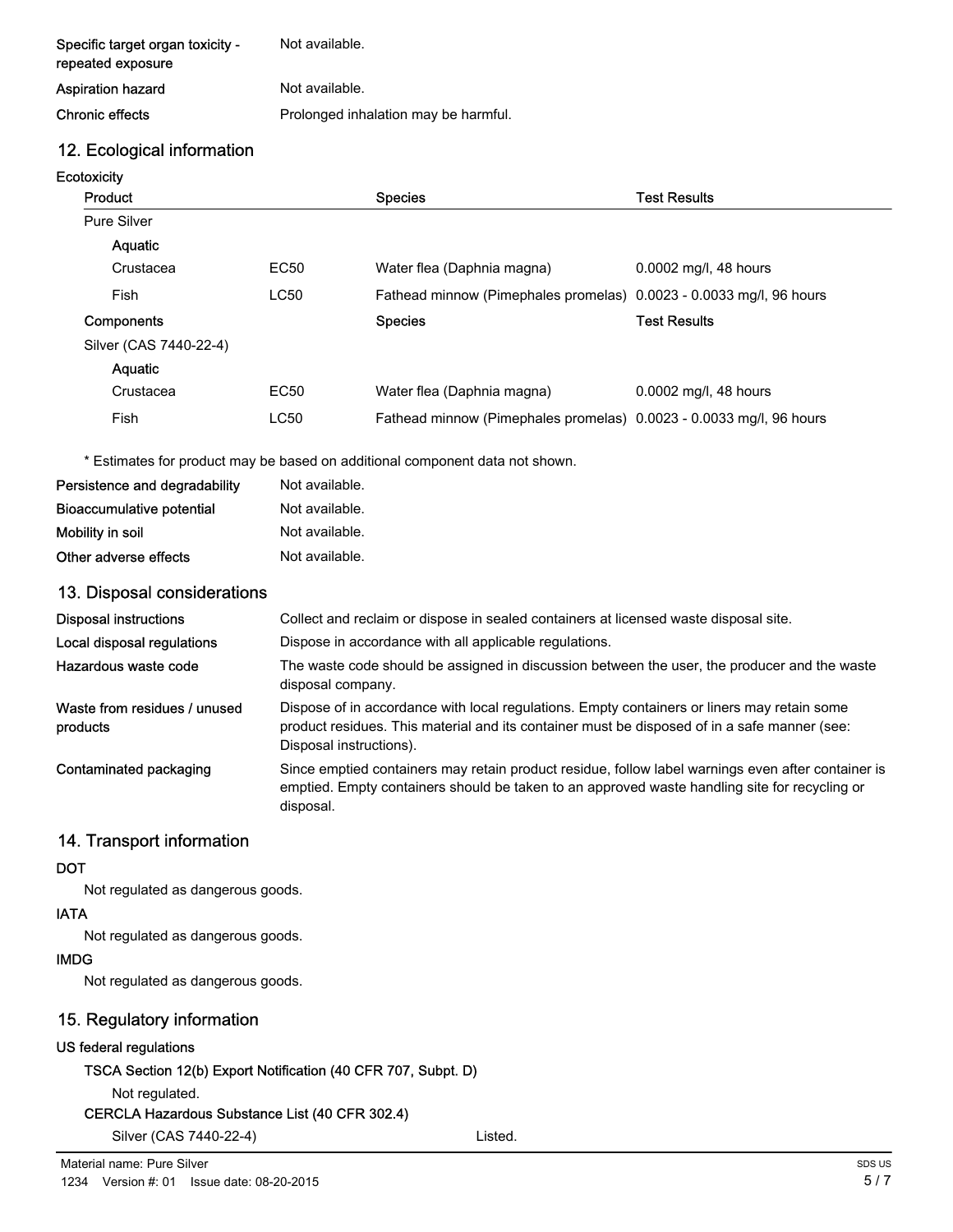#### US. OSHA Specifically Regulated Substances (29 CFR 1910.1001-1050)

Not listed.

### Superfund Amendments and Reauthorization Act of 1986 (SARA)

| Immediate Hazard - No |                                                                                                                                                                                                                                       |                                                                                                                                                                                                                                                                                                                                                                                                                                                                                                                                                                                                                                                                                                                            |
|-----------------------|---------------------------------------------------------------------------------------------------------------------------------------------------------------------------------------------------------------------------------------|----------------------------------------------------------------------------------------------------------------------------------------------------------------------------------------------------------------------------------------------------------------------------------------------------------------------------------------------------------------------------------------------------------------------------------------------------------------------------------------------------------------------------------------------------------------------------------------------------------------------------------------------------------------------------------------------------------------------------|
| Delayed Hazard - No   |                                                                                                                                                                                                                                       |                                                                                                                                                                                                                                                                                                                                                                                                                                                                                                                                                                                                                                                                                                                            |
| Fire Hazard - No      |                                                                                                                                                                                                                                       |                                                                                                                                                                                                                                                                                                                                                                                                                                                                                                                                                                                                                                                                                                                            |
| Pressure Hazard - No  |                                                                                                                                                                                                                                       |                                                                                                                                                                                                                                                                                                                                                                                                                                                                                                                                                                                                                                                                                                                            |
|                       |                                                                                                                                                                                                                                       |                                                                                                                                                                                                                                                                                                                                                                                                                                                                                                                                                                                                                                                                                                                            |
|                       |                                                                                                                                                                                                                                       |                                                                                                                                                                                                                                                                                                                                                                                                                                                                                                                                                                                                                                                                                                                            |
|                       |                                                                                                                                                                                                                                       |                                                                                                                                                                                                                                                                                                                                                                                                                                                                                                                                                                                                                                                                                                                            |
| Yes                   |                                                                                                                                                                                                                                       |                                                                                                                                                                                                                                                                                                                                                                                                                                                                                                                                                                                                                                                                                                                            |
|                       | <b>CAS number</b>                                                                                                                                                                                                                     | % by wt.                                                                                                                                                                                                                                                                                                                                                                                                                                                                                                                                                                                                                                                                                                                   |
|                       | 7440-22-4                                                                                                                                                                                                                             | $99 - 100$                                                                                                                                                                                                                                                                                                                                                                                                                                                                                                                                                                                                                                                                                                                 |
|                       |                                                                                                                                                                                                                                       |                                                                                                                                                                                                                                                                                                                                                                                                                                                                                                                                                                                                                                                                                                                            |
|                       |                                                                                                                                                                                                                                       |                                                                                                                                                                                                                                                                                                                                                                                                                                                                                                                                                                                                                                                                                                                            |
|                       |                                                                                                                                                                                                                                       |                                                                                                                                                                                                                                                                                                                                                                                                                                                                                                                                                                                                                                                                                                                            |
|                       |                                                                                                                                                                                                                                       |                                                                                                                                                                                                                                                                                                                                                                                                                                                                                                                                                                                                                                                                                                                            |
|                       |                                                                                                                                                                                                                                       |                                                                                                                                                                                                                                                                                                                                                                                                                                                                                                                                                                                                                                                                                                                            |
|                       |                                                                                                                                                                                                                                       |                                                                                                                                                                                                                                                                                                                                                                                                                                                                                                                                                                                                                                                                                                                            |
| Toxic pollutant       |                                                                                                                                                                                                                                       |                                                                                                                                                                                                                                                                                                                                                                                                                                                                                                                                                                                                                                                                                                                            |
| Not regulated.        |                                                                                                                                                                                                                                       |                                                                                                                                                                                                                                                                                                                                                                                                                                                                                                                                                                                                                                                                                                                            |
|                       |                                                                                                                                                                                                                                       |                                                                                                                                                                                                                                                                                                                                                                                                                                                                                                                                                                                                                                                                                                                            |
|                       |                                                                                                                                                                                                                                       |                                                                                                                                                                                                                                                                                                                                                                                                                                                                                                                                                                                                                                                                                                                            |
|                       |                                                                                                                                                                                                                                       |                                                                                                                                                                                                                                                                                                                                                                                                                                                                                                                                                                                                                                                                                                                            |
|                       |                                                                                                                                                                                                                                       |                                                                                                                                                                                                                                                                                                                                                                                                                                                                                                                                                                                                                                                                                                                            |
|                       |                                                                                                                                                                                                                                       |                                                                                                                                                                                                                                                                                                                                                                                                                                                                                                                                                                                                                                                                                                                            |
|                       |                                                                                                                                                                                                                                       |                                                                                                                                                                                                                                                                                                                                                                                                                                                                                                                                                                                                                                                                                                                            |
|                       |                                                                                                                                                                                                                                       |                                                                                                                                                                                                                                                                                                                                                                                                                                                                                                                                                                                                                                                                                                                            |
|                       |                                                                                                                                                                                                                                       |                                                                                                                                                                                                                                                                                                                                                                                                                                                                                                                                                                                                                                                                                                                            |
|                       |                                                                                                                                                                                                                                       |                                                                                                                                                                                                                                                                                                                                                                                                                                                                                                                                                                                                                                                                                                                            |
|                       |                                                                                                                                                                                                                                       |                                                                                                                                                                                                                                                                                                                                                                                                                                                                                                                                                                                                                                                                                                                            |
|                       |                                                                                                                                                                                                                                       |                                                                                                                                                                                                                                                                                                                                                                                                                                                                                                                                                                                                                                                                                                                            |
|                       |                                                                                                                                                                                                                                       |                                                                                                                                                                                                                                                                                                                                                                                                                                                                                                                                                                                                                                                                                                                            |
|                       |                                                                                                                                                                                                                                       |                                                                                                                                                                                                                                                                                                                                                                                                                                                                                                                                                                                                                                                                                                                            |
|                       |                                                                                                                                                                                                                                       |                                                                                                                                                                                                                                                                                                                                                                                                                                                                                                                                                                                                                                                                                                                            |
|                       |                                                                                                                                                                                                                                       |                                                                                                                                                                                                                                                                                                                                                                                                                                                                                                                                                                                                                                                                                                                            |
|                       |                                                                                                                                                                                                                                       |                                                                                                                                                                                                                                                                                                                                                                                                                                                                                                                                                                                                                                                                                                                            |
|                       |                                                                                                                                                                                                                                       |                                                                                                                                                                                                                                                                                                                                                                                                                                                                                                                                                                                                                                                                                                                            |
|                       |                                                                                                                                                                                                                                       |                                                                                                                                                                                                                                                                                                                                                                                                                                                                                                                                                                                                                                                                                                                            |
|                       |                                                                                                                                                                                                                                       |                                                                                                                                                                                                                                                                                                                                                                                                                                                                                                                                                                                                                                                                                                                            |
|                       |                                                                                                                                                                                                                                       |                                                                                                                                                                                                                                                                                                                                                                                                                                                                                                                                                                                                                                                                                                                            |
|                       |                                                                                                                                                                                                                                       |                                                                                                                                                                                                                                                                                                                                                                                                                                                                                                                                                                                                                                                                                                                            |
|                       | Reactivity Hazard - No<br>SARA 302 Extremely hazardous substance<br>Priority pollutant<br>US - New Jersey RTK - Substances: Listed substance<br>US. Massachusetts RTK - Substance List<br>US. Pennsylvania RTK - Hazardous Substances | <b>Superiuma Americano and Neaddionization Act of 1900 (SARA)</b><br>Clean Air Act (CAA) Section 112 Hazardous Air Pollutants (HAPs) List<br>Clean Air Act (CAA) Section 112(r) Accidental Release Prevention (40 CFR 68.130)<br>US - Pennsylvania RTK - Hazardous Substances: All compounds of this substance are considered environmental hazards<br>US. California Controlled Substances. CA Department of Justice (California Health and Safety Code Section 11100)<br>US. California. Candidate Chemicals List. Safer Consumer Products Regulations (Cal. Code Regs, tit. 22, 69502.3, subd. (a))<br>US. New Jersey Worker and Community Right-to-Know Act<br>US. Pennsylvania Worker and Community Right-to-Know Law |

**Issue date** 08-20-2015